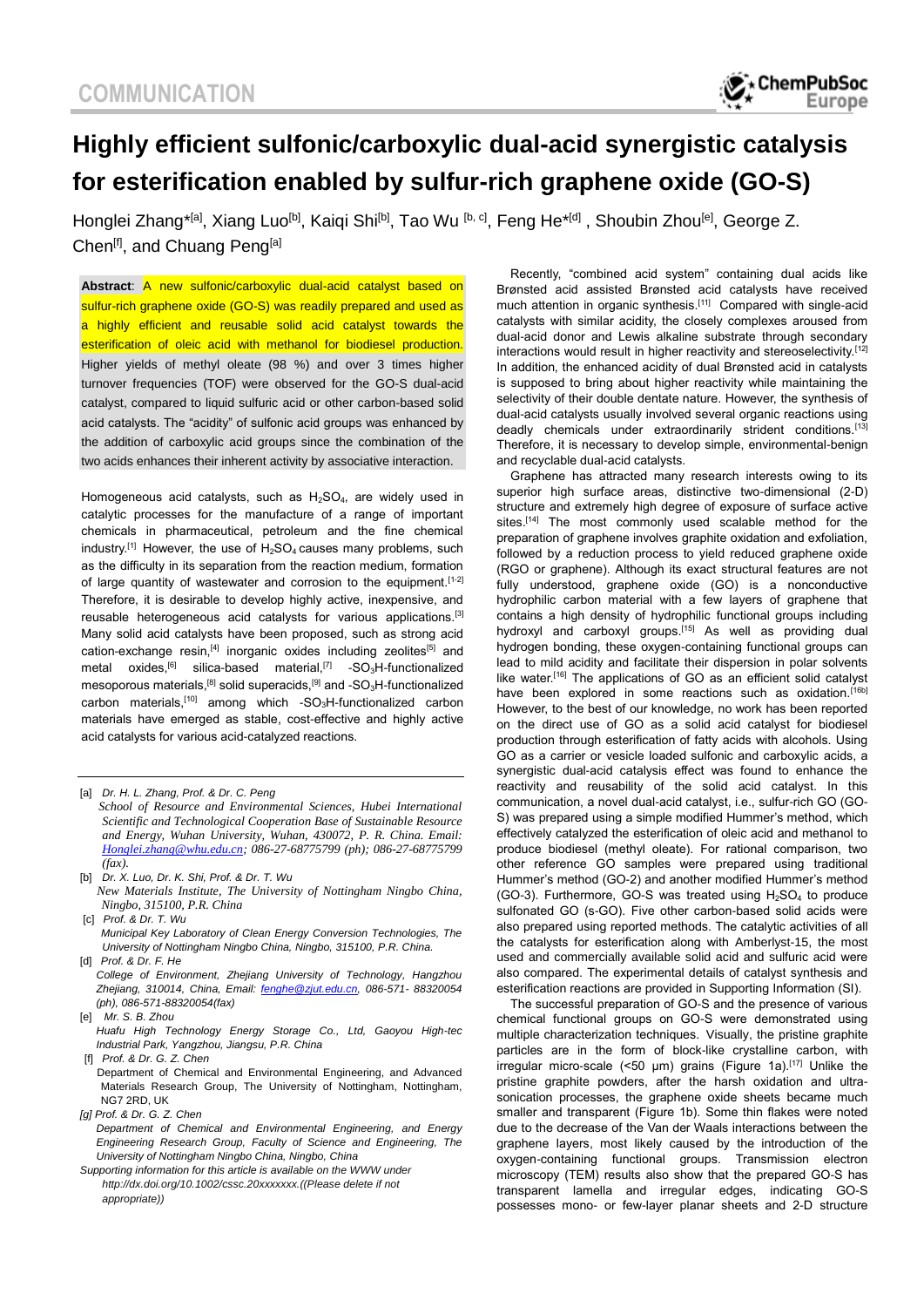

(Figure 1c), which is in good agreement with the results reported in literature.<sup>[18]</sup>

The successful oxidation of graphite is supported by X-ray diffraction (XRD) analysis (Figure.1d), showing the disappearance of the peak at 26.5 degrees. The graphite exhibited a peak at 26.5 ° (002), which is the typical peak of graphite corresponding to the d-spacing of 0.335 nm.<sup>[19]</sup> The XRD pattern of GO-S shows a new peak at approximately 2θ=12.6° with a significant decrease in graphite crystallinity, indicating a lattice expansion during the harsh oxidation process.<sup>[19a, 20]</sup> However, the (002) peak in the graphite disappeared completely in the GO-S. This observation indicates two possible fates of the original graphite powder. It is possible that the graphite could have lost its original structure due to conversion to a non-crystalline form, e.g. amorphous carbon. However, such a structural conversion from crystalline to non-crystalline carbon may be unlikely to occur at the relatively low temperature and ambient pressure in our experiments. More likely, it suggests that the graphite has been successfully oxidized to GO, as reported previously by Xu et al.<sup>[20c]</sup> The d-spacing increased for the GO-S to 0.72 nm is mainly due to various oxygen-containing functional groups between graphite lamellar structures, leading to the swelling between graphene nano-sheets, thus enlarging the d-spacing.<sup>[20a, 21]</sup>

Fourier transform infrared spectroscopy (FTIR) spectra of graphite and GO-S are shown in Figure 1e. No peak is observed in the finger print region for raw graphite while GO-S shows many absorbance peaks of oxygen-containing functional groups on the surface: the deformation vibration and the stretching vibration of O-H at 1400 and 3440  $cm^{-1}$ ;<sup>[20c]</sup> the symmetric O=S=O stretching vibrations from -SO<sub>3</sub>H groups at 1000 and 1030  $cm^{-1}$ <sup>[22]</sup> the C=O stretching vibration of the -COOH groups at 1620 cm<sup>-1</sup> and 1710 cm<sup>-1</sup>; and the C-O-C vibration from epoxides groups at 1240 cm<sup>-1</sup>. The Raman spectra of pristine graphite shows a prominent G peak at 1575 cm<sup>-1</sup>, the first-order scattering of the E<sub>2g</sub> mode for sp<sup>2</sup> carbon lattice <sup>[23]</sup> and a weak D band at 1348 cm<sup>-1</sup>, the edge or inplane disorder (Figure 1f).<sup>[24]</sup> The I<sub>D</sub>/I<sub>G</sub> of graphite was calculated to be 0.2 due to the large grain size of pristine graphite and little disorder.<sup>[19a]</sup> However, the D band at 1348 cm<sup>-1</sup> in GO-S became prominent, and the G band became wide and shifted to 1583 cm<sup>-1</sup>, indicating the weakness of the  $sp<sup>2</sup>$  domains and significant disorder from the grain size reduction. Furthermore, the  $I_D/I_G$  value increased to 0.82, suggesting more structural disorder caused by the oxygencontaining functional groups, which is in consistence with the results found based on the XRD and FTIR analyses.

In the thermo gravimetric analysis (TGA) curves of graphite and GO-S (Figure 1g), graphite shows excellent thermal stability, and the weight loss is only observed at temperatures over 700 °C, suggesting that there are almost no functional groups in the graphite.<sup>[25]</sup> Three major mass losses are observed from the TGA curve of GO-S. The first 10 wt.% weight loss below 120 °C is ascribed to the desorption of water adsorbed in GO-S, indicating that GO-S is moderately hygroscopic due to its high content of hydrophilic functional groups on the surface. The second weight loss peak centering at 220 °C is a result of the decomposition of oxygen-containing functional groups, such as -OH, -COOH, -SO<sub>3</sub>H and C-O-C groups. The weight loss at this stage is about 35 wt. %, which is in good agreement with the elemental analysis results in Table S1 and EDX results in Fig. S4. These results confirm the existence of abundant oxygen-containing functional groups. The third peak over 600 °C is assigned to the decomposition of graphene framework.[26] Figure 1h shows collected C1s XPS spectra revealing one large broad peak, which is most likely a collection of four smaller peaks related to C-C, C-O, C=O and O=C-O appearing at 284.6, 286.9, 287.9 and 289.3 eV, respectively.<sup>[27]</sup> The single peak at 168.4 eV in Figure 1i represents the absorption peak of S from -SO<sub>3</sub>H groups. [16a, 28] These oxygencontaining functional groups, along with its layered microstructure, makes GO-S an excellent catalyst. The successful preparation of GO-S was also confirmed by ultraviolet-visible spectroscopy (UV-Vis) and optical photographs of dispersions (see Fig. S2, and S3).

The acidity of the catalysts was first measured with a *p*H electrode (Metrohm) based on a widely used method.[10e, 29] The *p*H of all the catalysts (0.3 g) suspended in 27 mL of DI water as well as 1.8 mmol L<sup>-1</sup> of sulfuric acid, 3.8 mmol L<sup>-1</sup> of acetic acid and 3.8 mmol L<sup>-1</sup> of oleic acid are given in Figure 1(j) and Table S4. Sulfuric acid displayed the lowest *p*H among all the catalysts due to its strong acid nature. The suspension of GO-S displayed higher *p*H than s-GO, sulfuric acid and acetic acid; but lower than that of GO-2, GO-3 and oleic acid. It is also noted that oleic acid displayed higher *p*H compared with acetic acid.



**Figure 1** SEM of graphite (a); SEM (b) and TEM (c) of GO-S; XRD (d), FTIR (e), Raman (f), TGA (g) curves of graphite and GO-S; High-resolution C 1s XPS spectra (h), S 2p XPS spectra (i) of GO-S and *p*H of various catalysts (j).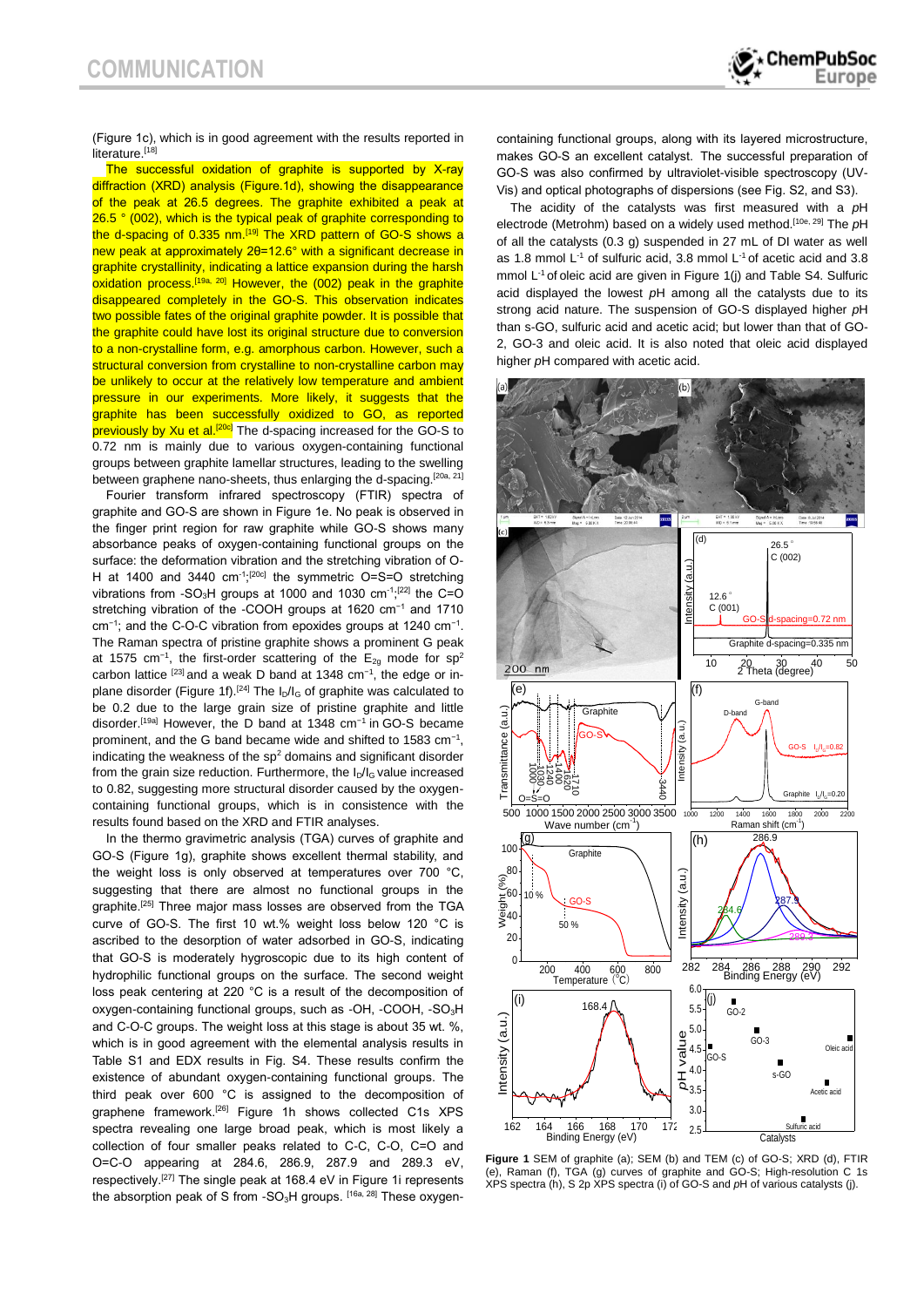To further quantify the acidity, titration of the catalysts was performed and the results are summarized in Table 1. The total acidity of all the GO samples is higher than that derived from  $-SO<sub>3</sub>H$ density (calculated based on S content) due to the existence of weak acid groups, the -COOH groups. For s-GO, its sulfur content is significantly higher than that of GO-S (about 2.5 times) and its total acidity is comparable to that of GO-S, suggesting that GO-S has been sulfonated and most of the -COOH groups have been transformed into  $-SO<sub>3</sub>H$  groups (further evidence can be seen in FTIR spectra in Fig. S5). It is also noteworthy that GO-S has higher sulfur content than that of GO-2 and GO-3. The FTIR spectra of GO-S also show stronger vibration of -SO<sub>3</sub>H groups than GO-2 and GO-3 (Fig. S5). This probably results from the preparation method with more KMnO<sup>4</sup> used in GO-S preparation. In fact, it was observed that excessive KMnO<sup>4</sup> usage in the preparation of GO can lead to more oxygen-containing functional groups.[16a]

| <b>Table 1. Esterification reaction of oleic with methanol using various acid</b><br>catalysts with the same amount of acid (H <sup>+</sup> ): 0.25 mmol. <sup>a</sup>                                                                                                                                                                                                                                                                                                                                                      |                                                              |                                                                    |                            |                                  |
|-----------------------------------------------------------------------------------------------------------------------------------------------------------------------------------------------------------------------------------------------------------------------------------------------------------------------------------------------------------------------------------------------------------------------------------------------------------------------------------------------------------------------------|--------------------------------------------------------------|--------------------------------------------------------------------|----------------------------|----------------------------------|
| Catalysts <sup>b</sup>                                                                                                                                                                                                                                                                                                                                                                                                                                                                                                      | <b>Total acidity</b><br>(mmol g <sup>-1</sup> ) <sup>c</sup> | -SO <sub>3</sub> H density<br>(mmol g <sup>-1</sup> ) <sup>d</sup> | <b>Yield at</b><br>8 h (%) | <b>TOF</b><br>$(10^{-3} s^{-1})$ |
| <b>Blank</b>                                                                                                                                                                                                                                                                                                                                                                                                                                                                                                                |                                                              |                                                                    | 4.2                        |                                  |
| <b>Acetic</b><br>acid                                                                                                                                                                                                                                                                                                                                                                                                                                                                                                       |                                                              |                                                                    | 8.4                        | 2.7                              |
| H <sub>2</sub> SO <sub>4</sub>                                                                                                                                                                                                                                                                                                                                                                                                                                                                                              | 20.4                                                         | ⋿                                                                  | 78.4                       | 28.4                             |
| $H2SO4 e$                                                                                                                                                                                                                                                                                                                                                                                                                                                                                                                   | 20.4                                                         |                                                                    | 90.7                       | 10.7                             |
| GO-S                                                                                                                                                                                                                                                                                                                                                                                                                                                                                                                        | 2.6                                                          | 0.9                                                                | 92.2                       | 84.6                             |
| $GO-2$                                                                                                                                                                                                                                                                                                                                                                                                                                                                                                                      | 0.2                                                          | 0.2                                                                | 67.7                       | 24.3                             |
| $GO-3$                                                                                                                                                                                                                                                                                                                                                                                                                                                                                                                      | 0.3                                                          | 0.3                                                                | 71.5                       | 25.7                             |
| s-GO                                                                                                                                                                                                                                                                                                                                                                                                                                                                                                                        | 2.5                                                          | 2.1                                                                | 75.7                       | 14.9                             |
| <b>Amberlyst-</b><br>15                                                                                                                                                                                                                                                                                                                                                                                                                                                                                                     | 5.0                                                          | 4.7                                                                | 62.4                       | 2.8                              |
| <sup>a</sup> Reaction conditions: oleic acid, 20 g; methanol, 50 g; mechanical stirring,<br>rate 360 rpm; reaction temperature, 338 K; and reaction time, 8 h; $\frac{b}{c}$ the<br>detailed preparation processes of all the catalysts were all listed in ESI+. <sup>c</sup><br>Total acidity calculated by acid-base titration with NaOH (0.1 M). d<br>Estimated from the sulfur elemental analyzer by assuming that all sulfur are<br>origin from -SO <sub>3</sub> H groups. <sup>e</sup> H <sup>+</sup> amount, 1 mmol. |                                                              |                                                                    |                            |                                  |

The GO samples along with  $H<sub>2</sub>SO<sub>4</sub>$ , acetic acid and Amberlyst-15 were then used in the esterification of oleic acid with methanol to evaluate their catalytic activity and the results are summarized in Figure 2 and Table 1. The esterification reaction was a pseudo-firstorder reaction during the first 4 hours and reached equilibrium after 8 hours (Figure 2a). Based on the calculation of the reaction rate constant (k) and the initial rates ( $kC_0$  g<sup>-1</sup> catalyst), the turnover frequencies (TOFs) (initial rates per -SO<sub>3</sub>H densities) can be obtained, as shown in Table 1. The control experiment was carried out and the yield of methyl oleate without any catalyst was only 4.2 %. Experiments were conducted to study the catalytic activity and TOF of esterification by various amounts of sulfuric acid to establish the selection of acid amount for catalytic performance comparison (Table 1 and Fig. S6). The sulfuric acid amount had a notable effect and the reaction could not proceed efficiently with only a small amount of sulfuric acid due to the lack of catalytic sites. The yield of methyl oleate increased greatly from  $\frac{78.4}{78.4}$  to 90.7 % with the H<sup>+</sup> amount of sulfuric acid increased from 0.25 to 1 mmol. It seems meaningless to further increase the amount of H<sup>+</sup> to 10 mmol since esterification with 1, 5 and 10 mmol H<sup>+</sup> had almost the same final oleate yield (around  $93.0 \%$ ). However, the TOF value decreased dramatically with the H<sup>+</sup> amount increased from

0.25 to 1 mmol (Table 1). Therefore, 0.25 mmol H<sup>+</sup> was used in the following experiments.

GO-S exhibited the highest TOF and oleate yield  $(92.2 \%)$ among all the catalysts. The GO-S showed a higher activity than Amberlyst-15 despite that the latter has higher - $SO<sub>3</sub>H$  density. Also, the TOF value by Amberlyst-15 was calculated to be  $2.8 \times 10^{-3}$  s<sup>-1</sup>, which is 10 times lesser than that of  $H_2SO_4$  ( $28.4 \times 10^{-3}$  s<sup>-1</sup>). This result is in good agreement with the data in previous literature.<sup>[22]</sup> It is interesting to see that s-GO performed less well compared with GO-S in catalyzing esterification and the oleate yield was only 75.7 % after 8-hour reaction despite s-GO contains a lot more - SO<sub>3</sub>H and has similar total acidity. Since one dramatic difference between GO-S and s-GO is the low content of -COOH groups in s-GO, it is likely that there is an enhancement of  $-SO<sub>3</sub>H$  "acidity" by the combination with -COOH groups in catalyzing esterification because combining the two acidic groups could bring out their inherent reactivity by associative interaction.<sup>[11b]</sup> To verify this proposition, we performed additional experiments using acetic acid as a model carboxylic acid, the results are shown in Fig. S7. The oleate yield was only 8.4 % and 47.9 %, respectively, when acetic acid (0.018 g) and s-GO (0.085 g) (corresponding to the molar concentrations of -SO3H and -COOH in the GO-S) were used as separate catalysts. However, when acetic acid and s-GO were used together as co-catalyst, the oleate yield reached 82.5 %, which is much higher than the sum of the oleate yields (56.3 %) by the two single catalysts. Additionally, the calculated TOF of the cocatalyst is  $52.8 \times 10^{-3}$  s<sup>-1</sup>, which is much greater than that of s-GO  $(14.9 \times 10^{-3} \text{ s}^{-1})$ . It is also noteworthy that despite having the same amount of -COOH and -SO<sub>3</sub>H, the yield by GO-S was 16 % higher than that by the co-catalyst. This might result from the enrichment of oleic acid and methanol near the  $-SO<sub>3</sub>H$  groups on the graphene sheets in GO-S through adsorption and hydrogen bonding, which facilitated the reaction.<sup>[22]</sup> It is also noted that acetic acid did not compete with oleic acid for esterification since no products other than oleate were detected. There are mainly two possible explanations for this phenomenon. The first one is that the adsorption-desorption equilibrium on the surface of the carbon play a significant role in enriching oleic acid near the active sites and favors the access of the reactants to the  $-SO<sub>3</sub>H$  groups. The second one is that acetic acid is a stronger acid than oleic acid (Figure 1(j)) and therefore acetic acid prefers to be an acid catalyst, rather than a reactant.<sup>[22]</sup>

It has been pointed out that the synergistic effect between defect sites and functional groups could promote the catalytic activity of carbon-based catalysts in hydrolysis reaction.<sup>[19c]</sup> The catalytic effect of defect sites on esterification should also be scrutinized in this study. FTIR and elemental analysis results of GO-S and s-GO showed that different functional groups were imparted successfully to the graphene structure and GO-S possesses much higher - COOH/-SO3H ratio (1.87) than that of s-GO (0.17). Based on the Raman spectrum shown in Fig. S8, GO-S and s-GO has almost the same  $I_D/I_G$  values (i. e., 0.8), suggesting they have similar disorder or defect degree and the sulfonation process (from GO-S to s-GO) did not affect the structural integrity. However, the catalytic activity and TOF value of s-GO is significantly lower than that of GO-S. Therefore, defect sites should not have played significant role in promoting catalytic activity of esterification.

Based on the calculation of the reaction rate constant (k) at different reaction temperatures, the apparent activation energies of esterification by GO-S, s-GO and "s-GO with acetic acid" were calculated using Arrhenius equation (Fig. S9).

$$
\ln k = -E_{\rm a}/RT + \ln A
$$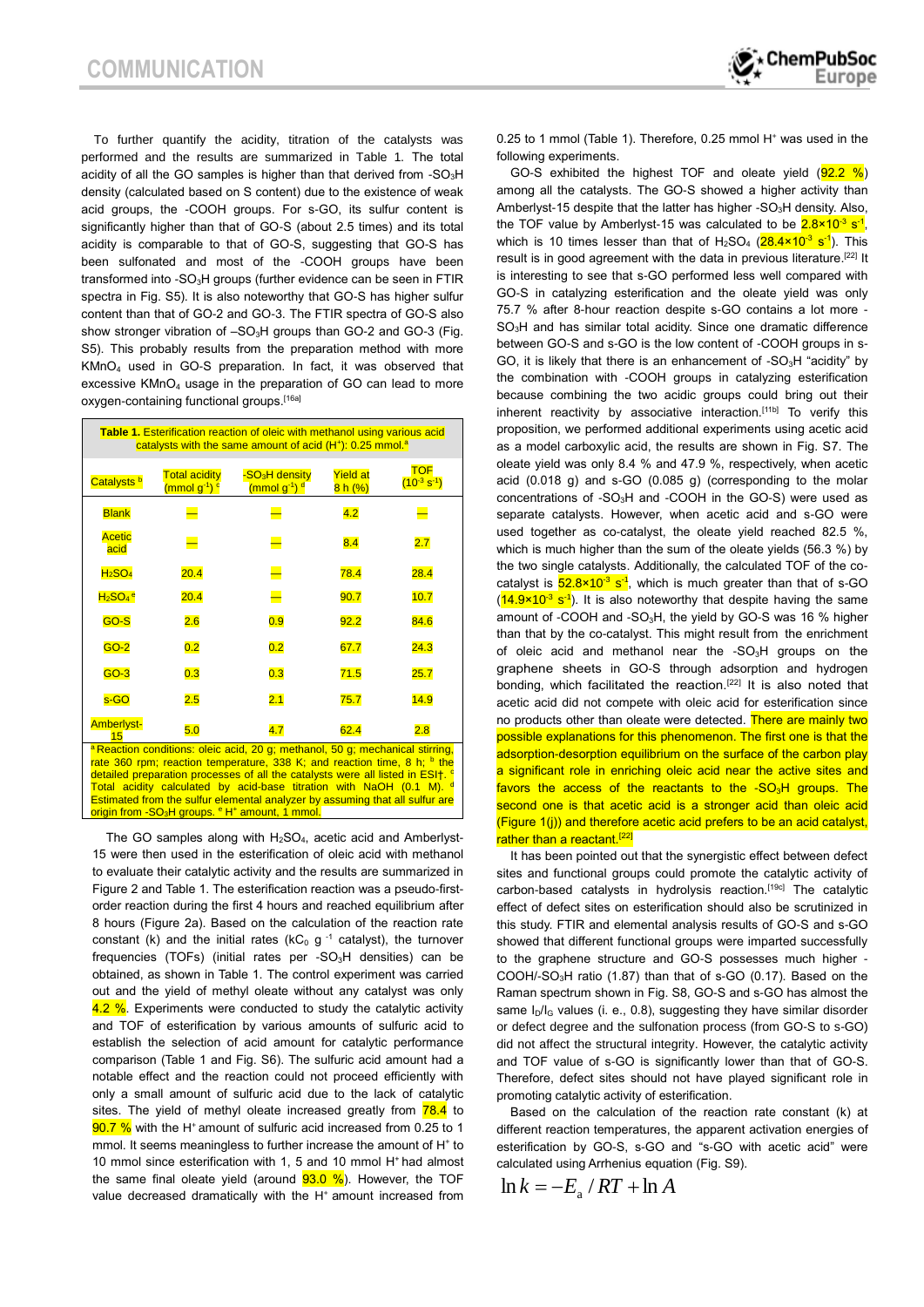where  $k$  is the reaction rate constant  $(h^{-1})$ ,  $E_a$  is the apparent activation energy (kJ mol<sup>-1</sup>), A is pre-exponential factor (h<sup>-1</sup>), R is universal gas constant, and *T* is the reaction temperature (K). The plot of ln*k* versus 1/*T* can be represented by a straight line and *E*<sup>a</sup> of esterification by s-GO is determined to be 41.9 kJ mol<sup>-1</sup>. The apparent activation energy decreased to 34.3 kJ mol<sup>-1</sup> when acetic acid was mixed with s-GO as a "co-catalyst", explaining the enhancement of -SO<sub>3</sub>H "acidity" by the combination with -COOH groups in catalyzing esterification. The apparent activation energy of GO-S was **25.7 kJ mol<sup>-1</sup>, lower than the** value of the "co-catalyst". This explains that GO-S surface also plays an important role in facilitating the esterification reaction, for example through the enrichment of reactants as discussed earlier.

The synergistic effect between - $SO<sub>3</sub>H$  and -COOH groups also explains the higher oleate yield and TOF of GO-S over GO-2 and GO-3, which have -COOH/-SO3H of 0.17 and 0.19, respectively. It is interesting that s-GO showed lower TOF than those of GO-2 and GO-3 although they have similar -COOH/-SO<sub>3</sub>H ratio, indicating that the accessibility of the  $-SO<sub>3</sub>H$  groups is reduced when its density is too high. Besides, the synergistic effect also explains the higher TOF and oleate yield of GO-S than those of much stronger acid catalysts such as liquid sulfuric acid (Figure 2 a and Table 1) and Amberlyst-15, which do not contain -COOH groups.

The mechanism of esterification catalyzed by strong acid catalysts containing -SO<sub>3</sub>H groups was widely studied and is illustrated in Fig.  $S10$ .  $[30]$  In this well-documented mechanism, methanol does not participate in the reaction until the second step. This is mainly due to the fact that  $-SO<sub>3</sub>H$  is a strong acid group whilst methanol is a weak base according to the Lewis acid-base theory. Therefore, in the presence of only - $SO<sub>3</sub>H$ , it is too strong to protonate the methanol molecule. However, when a weak acid, e.g. acetic acid, is present or added, its deprotonated form can generate hydrogen bond with the -OH group in the methanol, providing a fraction of negative charge to the oxygen in the methanol. This in turn helps increase the nucleophilicity of the methanol, and hence the reaction rate and the yield of esterification. The mechanism of esterification catalyzed by GO-S was then proposed based on the above discussions and is illustrated in Figure 3. In the first step, two processes occur simultaneously: a) the protonation of the carbonyl group leads to the generation of carbocation and b) the deprotonation of the -COOH groups and the formation of "methanol with negative charge". In the second step, the tetrahedral intermediate was generated after nucleophilic attack of the negative charge with both the methanol molecule and "methanol with negative charge". In the final step, the proton was removed from the unstable intermediate and methyl oleate and water was produced; concurrently, the catalyst was regenerated to start another catalytic cycle.



**Figure 2** Esterification of oleic acid with methanol by different catalysts with the same amount of acid (H<sup>+</sup>): 0.25 mmol. (a: graphene oxide materials, sulfuric acid and Amberlyst-15; b: other carbon-based solid materials).



**Figure 3** Proposed esterification process catalyzed by GO-S

To further show the superior catalytic activity of GO-S, it was compared with five other typical carbon-based solid catalysts, including three 3-D catalysts (the sulfonated activation carbon (S-AC), the sulfonated hydrothermal carbon (S-HTC),<sup>[22]</sup> and the sugar catalyst,[31]) and two 1-D catalysts (the sulfonated single-walled carbon nanotube (S-SWCNT)<sup>[32]</sup> and the sulfonated multiple-walled carbon nanotube (S-MWCNT)<sup>[32]</sup>) (Figure 2b and Table S2). In general, the oleate yield and TOF number of the 2-D, -COOH-rich GO-S are much higher. The order of the TOF numbers for the 3-D catalysts is sugar catalyst >  $S$ -HTC  $\approx$  S-AC. This can be explained by the high -COOH/-SO<sub>3</sub>H ratio in the sugar catalyst resulting in stronger synergistic effects (Table S2). The higher TOF of GO-3 over S-AC, which has similar -COOH/-SO<sub>3</sub>H ratio and acidity, further reveals that the 2-D structure of GO favours the heterogeneous liquid-solid esterification reaction as its layer morphology maximizes the solid/liquid interface and minimizes the mass transfer resistance. For the catalysts with 1-D structure, S-SWCNT has similar TOF number with that of S-MWCNT although S-SWCNT has lower -COOH/-SO<sub>3</sub>H ratio and much lower total acidity. This is mainly because of the single-walled structure and higher exposure of active sites, which makes S-SWCNT possess better affinity to the reactants.<sup>[32]</sup>

0 2 4 6 8 10 **8 h yield was 5.4 % for GO-S, but 26.1 %, 27.8 %, and 11.6 % for Reaction Time (h)** Furthermore, the reusability of all the four GO catalysts were investigated. The esterification reactions by all the GO catalysts were performed over a prolonged time (12 h, equilibrium reached in 8 h, please see Fig. S14). GO-S shows dramatically superior reusability compared to the other three GOs (Figure 4 and Table S3). Only mild deactivation occurred for GO-S after three runs with oleate yield of 8 h reduced from 92.2 % to 87.5 %. However, much more significant deactivation was observed for GO-2 (from 67.7% to 50.6%), GO-3 (from 71.5% to 52.2%) and s-GO (from 75.7% to 65.4%). After four cycles of reuse all the four catalysts showed a slight decline in yield. Nevertheless, it can be seen that GO-S has performed notably better than the other three catalysts against deactivation. For example, after four cycles of reuse, the decline in GO-2, GO-3, and s-GO, respectively (Table S6). In addition, the decline in 1 h yield was 25.0%, 34.8%, 50.5% and 40.5 % for GO-S, GO-2, GO-3 and s-GO, respectively. All these results suggested that GO-S possess superior reusability. This superior reusability can be attributed to the markedly higher -COOH contents (1.68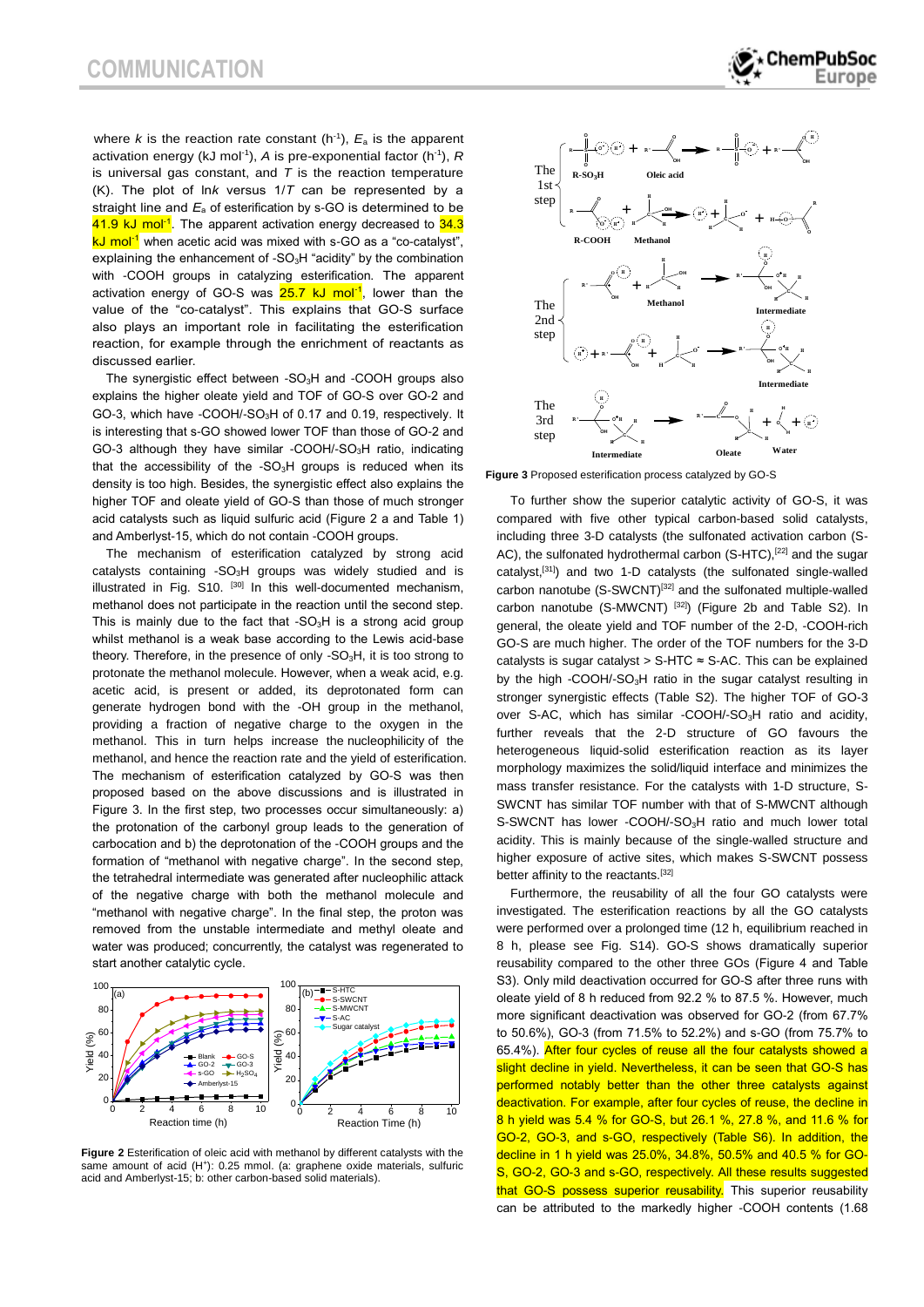mmol  $g^{-1}$ ) of GO-S than the other three (0.03, 0.05, 0.35 mmol  $g^{-1}$ for GO-2, GO-3 and s-GO, respectively).



**Figure 4** The catalytic performances of all the GO catalysts versus recycling times (reaction time: 8 h)

It has been recognized that the leaching of sulfonated groups is a common problem for -SO<sub>3</sub>H-functionalized carbon materials.<sup>[10c]</sup> Therefore, the sulfur contents in the reaction solutions before and after esterification were tested by a micro-coulometry analyzer and the results were illustrated in Table S5. The sulfur contents in the reaction mixture before and after each esterification run tested were almost the same  $(-21.3 \text{ ppm})$ , which suggests that there was no leaching of sulfur from GO-S during esterification. In addition, the leaching of sulfur content from GO-S was investigated by analyzing the elemental composition of GO-S before and after the esterification and no leaching of S from the catalyst is observed even after 4 runs (Table S1). This information demonstrated that the slight loss of the the catalyst reactivity was not due to the hydrolysis of  $-SO<sub>3</sub>H$  groups, but because of the sulfonted groups being blocked by the accumulated byproducts i. e. water.<sup>[10c, 33]</sup>

In conclusion, we demonstrated a simple synthesis method to produce GO-S as a cost-effective, highly efficient, and reusable dual-acid carbon-based solid acid catalyst for the esterification of oleic acid with methanol. GO-S showed superior catalytic performance (activity and reusability) and much higher TOF number compared with other conventional carbon-based solid acid catalysts. There are two key properties leading to its excellent catalytic performance: 1) the 2-D layered structure and 2) strong synergistic effect between -SO<sub>3</sub>H and -COOH groups on graphene nanosheets. This material holds great potential in catalysing the esterification of waste fatty acids to produce biodiesel.

### **Acknowledgements**

This research was partially supported by the National Natural Science Foundation of China (No. 51308312, 21403119), Ningbo Bureau of Science and Technology under its Innovation Team Scheme (2012B82011) and Major Research Scheme (2012B10042), and the Ningbo Municipal Government (3315 plan and the IAMET Special Fund, 2014A35001-1)

**Keywords:** Dual-acid catalyst • solid acid • esterification • heterogeneous catalysis

- [1] J. Ji, G. Zhang, H. Chen, S. Wang, G. Zhang, F. Zhang, X. Fan, *Chem. Sci.* **2011**, *2*, 484-487.
- [2] a)H. Zhang, J. Gao, Z. Zhao, G. Z. Chen, T. Wu, F. He, *Catal. Sci. Tech.* **2016**, *6*, 5590-5598; b)G. S. Foo, A. H. Van Pelt, D. Krötschel, B. F. Sauk, A. K. Rogers, C. R. Jolly, M. M. Yung, C. Sievers, *ACS Sustain. Chem. Eng.*  **2015**, *3*, 1934-1942.
- [3] a)K. Wilson, A. F. Lee, *Catal. Sci. Tech.* **2012**, *2*, 884; b)C. Sievers, I. Musin, T. Marzialetti, M. B. Olarte, P. K. Agrawal, C. W. Jones, *ChemSusChem* **2009**, *2*, 665-671.
- [4] a)H. Zhang, J. Ding, Y. Qiu, Z. Zhao, *Bioresour. Technol.*  **2012**, *112*, 28-33; b)H. Zhang, J. Ding, Z. Zhao, *Bioresour. Technol.* **2012**, *123*, 72-77.
- [5] a)Q. Yang, J. Liu, L. Zhang, C. Li, *J. Mater. Chem.* **2009**, *19*, 1945-1955; b)Q. Guo, F. Fan, E. A. Pidko, W. N. P. van der Graaff, Z. Feng, C. Li, E. J. M. Hensen, *ChemSusChem* **2013**, *6*, 1352-1356.
- [6] a)Y. Zhao, C. Eley, J. Hu, J. S. Foord, L. Ye, H. He, S. C. Tsang, *Angew. Chem. Int. Ed.* **2012**, *51*, 3846-3849; b)K. Nakajima, Y. Baba, R. Noma, M. Kitano, J. N. Kondo, S. Hayashi, M. Hara, *J. Am. Chem. Soc.* **2011**, *133*, 4224- 4227; c)K. Nakajima, T. Fukui, H. Kato, M. Kitano, J. N. Kondo, S. Hayashi, M. Hara, *Chem. Mater.* **2010**, *22*, 3332-3339.
- [7] B. Li, S. Bai, X. Wang, M. Zhong, Q. Yang, C. Li, *Angew. Chem. Int. Ed.* **2012**, *51*, 11517-11521.
- [8] a)C. Pirez, J.-M. Caderon, J.-P. Dacquin, A. F. Lee, K. Wilson, *ACS Catal.* **2012**, *2*, 1607-1614; b)C. Pirez, A. F. Lee, J. C. Manayil, C. M. A. Parlett, K. Wilson, *Green Chem.* **2014**, *16*, 4506-4509.
- [9] Y. Hu, B. Guo, Y. Fu, Y. Ren, G. Tang, X. Chen, B. Yue, H. He, *Chem. Commun.* **2015**, *51*, 14219-14222.
- [10] a)M. Hara, *Energy Environ. Sci.* **2010**, *3*, 601-607; b)S. Suganuma, K. Nakajima, M. Kitano, S. Hayashi, M. Hara, *ChemSusChem* **2012**, *5*, 1841-1846; c)X. Mo, D. E. López, K. Suwannakarn, Y. Liu, E. Lotero, J. James G. Goodwin, C. Lu, *J. Catal.* **2008**, *254*, 332-338; d)D. E. López, J. James G. Goodwin, D. A. Bruce, E. Lotero, *Appl. Catal., A*  **2005**, *295*, 97-105; e)A. H. Van Pelt, O. A. Simakova, S. M. Schimming, J. L. Ewbank, G. S. Foo, E. A. Pidko, E. J. M. Hensen, C. Sievers, *Carbon* **2014**, *77*, 143-154.
- [11] a)Y. Nishikawa, S. Nakano, Y. Tahira, K. Terazawa, K. Yamazaki, C. Kitamura, O. Hara, *Org. Lett.* **2016**, *18*, 2004-2007; b)H. Yamamoto, K. Futatsugi, *Angew. Chem. Int. Ed.* **2005**, *44*, 1924-1942.
- [12] A. G. Schafer, J. M. Wieting, T. J. Fisher, A. E. Mattson, *Angew. Chem. Int. Ed.* **2013**, *125*, 11531-11534.
- [13] Y. Kobayashi, Y. Taniguchi, N. Hayama, T. Inokuma, Y. Takemoto, *Angew. Chem. Int. Ed.* **2013**, *52*, 11114-11118.
- [14] Y. Sun, Q. Wu, G. Shi, *Energy Environ. Sci.* **2011**, *4*, 1113- 1132.
- [15] a)C. M. Daniela, V. K. Dmitry, Jacob M. Berlin, Alexander Sinitskii, Zhengzong Sun, Alexander Slesarev, Lawrence B. Alemany, Wei Lu, J. M. Tour, *ACSnano* **2010**, *4*, 4806- 4814; b)J. Kim, L. J. Cote, F. Kim, W. Yuan, K. R. Shull, J. Huang, *J. Am. Chem. Soc.* **2014**, *132*, 8180-8186; c)Anton Lerf, Heyong He, Michael Forster, J. Klinowski, *J. Phys. Chem. B.* **1998**, *102*, 4477-4482.
- [16] a)Z. Wei, Y. Yang, Y. Hou, Y. Liu, X. He, S. Deng, *ChemCatChem* **2014**, *6*, 2354-2363; b)D. R. Dreyer, H. P. Jia, C. W. Bielawski, *Angew. Chem. Int. Ed.* **2010**, *49*, 6813-6816.
- [17] F. Ding, W. Xu, D. Choi, W. Wang, X. Li, M. H. Engelhard, X. Chen, Z. Yang, J. Zhang, *J. Mater. Chem.* **2012**, *22*, 12745-12751.
- [18] V. K. Gupta, N. Atar, M. L. Yola, Z. Ustundag, L. Uzun, *Water Res.* **2014**, *48*, 210-217.
- [19] a)I.-Y. Jeon, Y.-R. Shin, G.-J. Sohn, H.-J. Choi, S.-Y. Bae, J. Mahmood, S.-M. Jung, J.-M. Seo, M.-J. Kim, D. W. Chang, L. Dai, J.-B. Baek, *P. Natl. Acad. Sci. USA* **2012**, *109*, 5588-5593; b)Y. Zhang, D. Book, *J. Phys. Chem. C.*  **2011**, *115*, 25285-25289; cG. S. Foo, C. Sievers, *ChemSusChem* **2015**, *8*, 534-543.
- [20] a)P. Shi, R. Su, F. Wan, M. Zhu, D. Li, S. Xu, *Appl. Catal., B* **2012**, *123-124*, 265-272; b)S. Stankovich, D. Dikin, H. B. G. Dommett, M. K. Kohlhaas, J. E. Zimney, A. E. Stach, D. R. Piner, T. S. Nguyen, S. R. Ruoff, *Nature* **2006**, *442*, 282-286; c)Y. Xu, H. Bai, G. Lu, C. Li, G. Shi, *J. Am. Chem. Soc.* **2008**, *130*, 5856–5857.
- [21] G. M. Scheuermann, L. Rumi, P. Steurer, W. Bannwarth, R. Mulhaupt, *J. Am. Chem. Soc.* **2009**, *131*, 8262-8760.
- [22] J. A. Macia-Agull, M. Sevilla, Maria A. Diez, A. B. Fuertes, *ChemSusChem* **2010**, *3*, 1352-1354.
- [23] a)F. Tuinstra, J. L. Koenig, *The Journal of Chemical Physics* **1970**, *53*, 1126-1130; b)S. Stankovich, D. A. Dikin,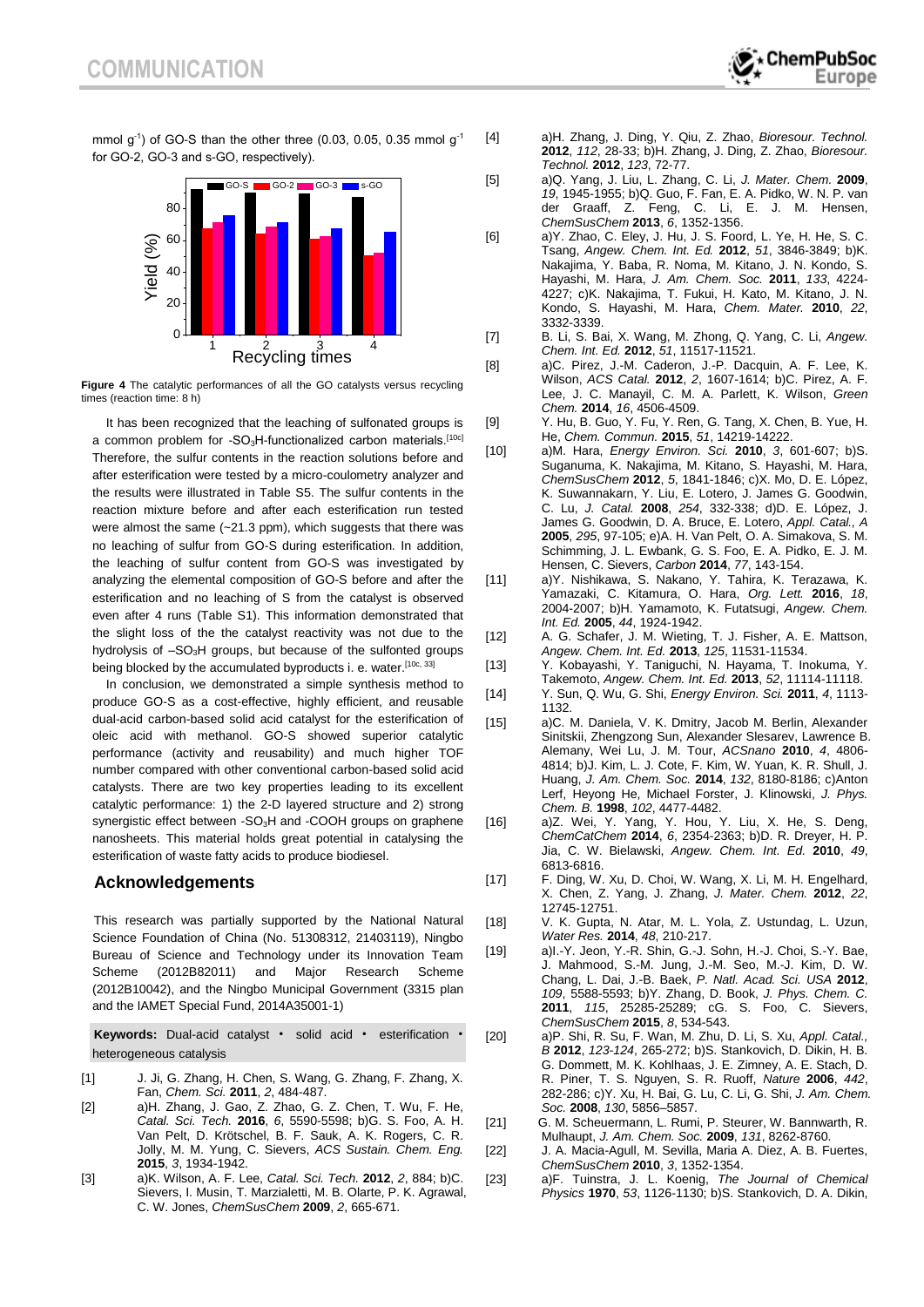R. D. Piner, K. A. Kohlhaas, A. Kleinhammes, Y. Jia, Y. Wu, S. T. Nguyen, R. S. Ruoff, *Carbon* **2007**, *45*, 1558-1565.

- [24] W. Wang, J. Yu, Q. Xiang, B. Cheng, *Appl. Catal., B* **2012**, *119-120*, 109-116.
- [25] T. Kuila, A. K. Mishra, P. Khanra, N. H. Kim, J. H. Lee, *Nanoscale* **2013**, *5*, 52-71.
- [26] F. Liu, J. Sun, L. Zhu, X. Meng, C. Qi, F.-S. Xiao, *J. Mater. Chem.* **2012**, *22*, 5495-5502.
- [27] G. Chen, B. Fang, *Bioresour. Technol.* **2011**, *102*, 2635- 2640.
- [28] X. Liang, M. Zeng, C. Qi, *Carbon* **2010**, *48*, 1844-1848.
- [29] H. Markus, P. Mäki-Arvela, N. Kumar, N. V. Kul'kova, P. Eklund, R. Sjöholm, B. Holmbom, T. Salmi, D. Y. Murzin, *Catal. Lett.* **2005**, *103*, 125-131.
- [30] a)R. Tesser, L. Casale, D. Verde, M. Di Serio, E. Santacesaria, *Chem. Eng. J.* **2010**, *157*, 539-550; b)J. Li, Y. J. Fu, X. J. Qu, W. Wang, M. Luo, C. J. Zhao, Y. G. Zu, *Bioresour. Technol.* **2012**, *108*, 112-118.
- [31] M. Toda, A. Takagaki, M. Okamura, J. N. Kondo, S. Hayashi, K. Domen, M. Hara, *Nature* **2005**, *438*, 10.
- [32] H. Yu, Y. Jin, Z. Li, F. Peng, H. Wang, *J. Solid State Chem.*  **2008**, *181*, 432-438.
- [33] C. A. Deshmane, M. W. Wright, A. Lachgar, M. Rohlfing, Z. Liu, J. Le, B. E. Hanson, *Bioresour. Technol.* **2013**, *147*, 597-604.

Received: Published online: